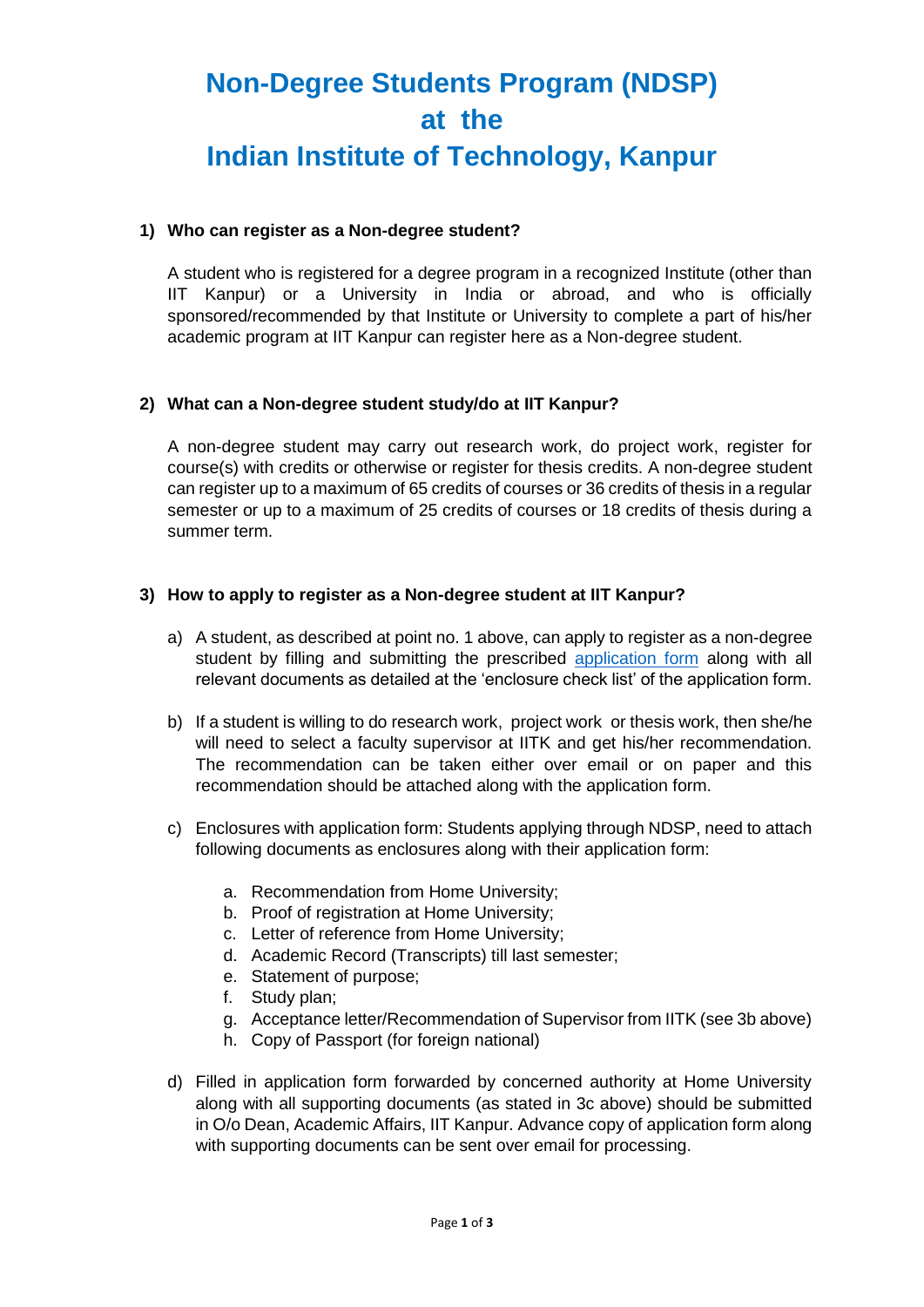- e) The submitted application form is processed by DoAA office and is sent to concerned HoD, DUGC/DPGC, DoSA for recommendation(s) and Chairperson, SUGC/SPGC for approval.
- f) After approval, a formal letter of permission to study at IIT Kanpur is sent to the concerned student through email.
- g) It takes approximately thirty working days to process an application for a nondegree student. Hence, students are advised to submit application form with sufficient time gap and should come to campus only after they receive the permission letter over email or by post.
- h) We accept application forms throughout the year. However,  $I<sup>st</sup>$  semester commences in the last week of July, Il<sup>nd</sup> semester commences in the first week of January, and Summer Term commences 2<sup>nd</sup> week of May, every year.

## **4) Process to be adopted after getting permission to register as a non-degree student:**

A student who is permitted to register as a non-degree student has to undergo following steps:

- a) Foreign student should inform his/her travel itinerary to the Office of International Relations [\(OIR\)](http://www.iitk.ac.in/oir/) well in advance so that suitable arrangements for lodging can be made.
- b) Indian student should inform his/her travel itinerary to the HoD or his/her mentor at IIT Kanpur so that suitable arrangements for lodging can be made.
- c) All non-degree students are supposed to report at DoAA office for academic registration and DoSA office for fee deposition on the date of joining.
- d) Academic Registration (at DoAA office):
	- i) Here, the student will be allotted a roll number;
	- ii) Will be given an academic registration form (in triplicate). S/he need to fill in the relevant details, get it signed by his/her mentor/DUGC or DPGC (as the case may be) and submit the same in DoAA office, possibly on the same day.
	- iii) Two copies of the academic registration form shall be stamped and returned to the student. Student need to submit one of these copy to the department and retain the other one.
- e) Fee deposit (at DoSA office):
	- i) Here, student shall produce the retained copy of academic registration form and deposit the fee, as advised by the DoSA office. [\(click here](http://www.iitk.ac.in/doaa/data/Fee-Structure-for-Non-degree-students.pdf) for current fee structure applicable for non-degree students).